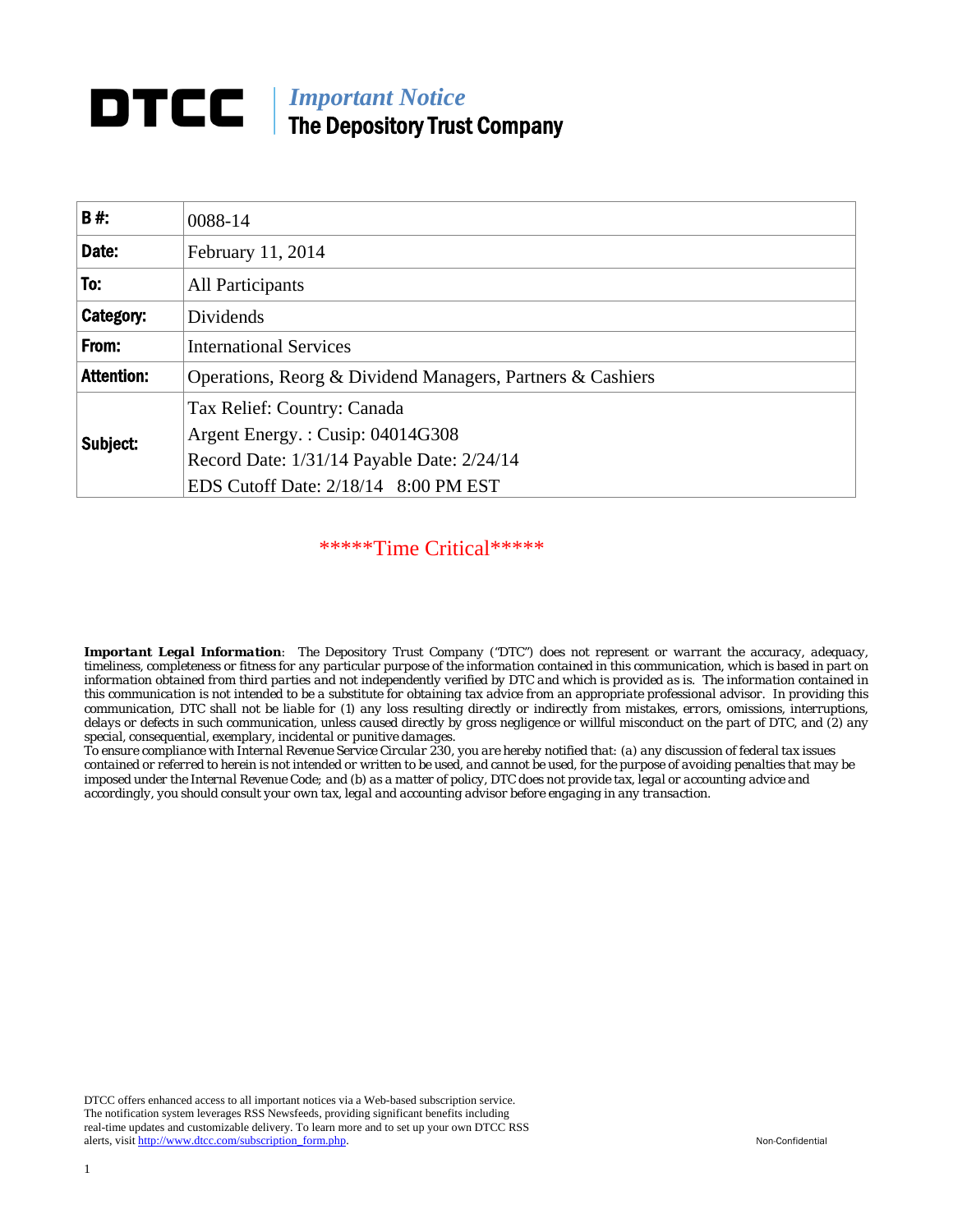THIS PAYMENT HAS BEEN CHARACTERIZED AS BEING MADE FROM A REAL ESTATE INVESTMENT TRUST ("REIT") OR OTHER INVESTMENT TRUST WHICH IS NOT SUBJECT TO THE SPECIFIED INVESTMENT FLOW‐ THROUGH ("SIFT") RULES.

## **UNITHOLDERS ELIGIBLE FOR THE EXEMPT RATE**

- 1) Currently, the income portion of the trust distributions are being derived from interest on the indebtedness of its US subsidiary and, consequently, exempt from Canadian withholding tax when made to any Unit holder who is:
	- (i) a non‐resident of Canada for tax purposes;
	- (ii) a "resident" of the United States for the purposes of the *Canada – United States Income Tax Treaty*; and
	- (iii) a "qualifying person" for the purposes of the Treaty, so as to be entitled to benefits thereunder, at a 0% rate.

Please refer to Canada TaxInfo for a definition of U.S. Residents.

#### *Participants making an election at the exempt rate for Unit holders whom meet these three requirements will be prompted to enter a Tax Exempt Control number which, for this distribution only, should be entered as 999999.*

2) Eligible Canadian Residents as defined in Canada TaxInfo

## **UNITHOLDERS ELIGIBLE FOR THE FAVORABLE WITHHOLDING RATE**

Beneficial owners who are non‐residents of the U.S. or Canada and who are residents eligible for treaty benefits in treaty jurisdictions where the applicable rates of Canadian withholding tax is 15% are eligible to elect and claim treaty benefits through the EDS program; in accordance with the guidelines of their jurisdiction. For a list of applicable rates for countries with which Canada has a tax convention, please refer to the Department of Finance Canada (DoF) website at the following address: www.fin.gc.ca.

#### **UNFAVORABLE**

Participants who do not certify for the favorable or exempt rate will receive the payment at the 25% unfavorable withholding rate.

Due to the way this distribution is being processed, Participants should contact their respective DTC Relationship Manager if unable to access EDS for Foreign Tax Withholdings functions. Participants are required to make their elections for the appropriate Canadian non‐resident tax withholding rate**.**

## *By electing the Favorable (15%) or Exempt (0%) tax rate the Participant of DTC agrees to the Legal Conditions* for the Use of DTC *EDS*/TaxRelief<sup>*m*</sup> section of Canadian TaxInfo.